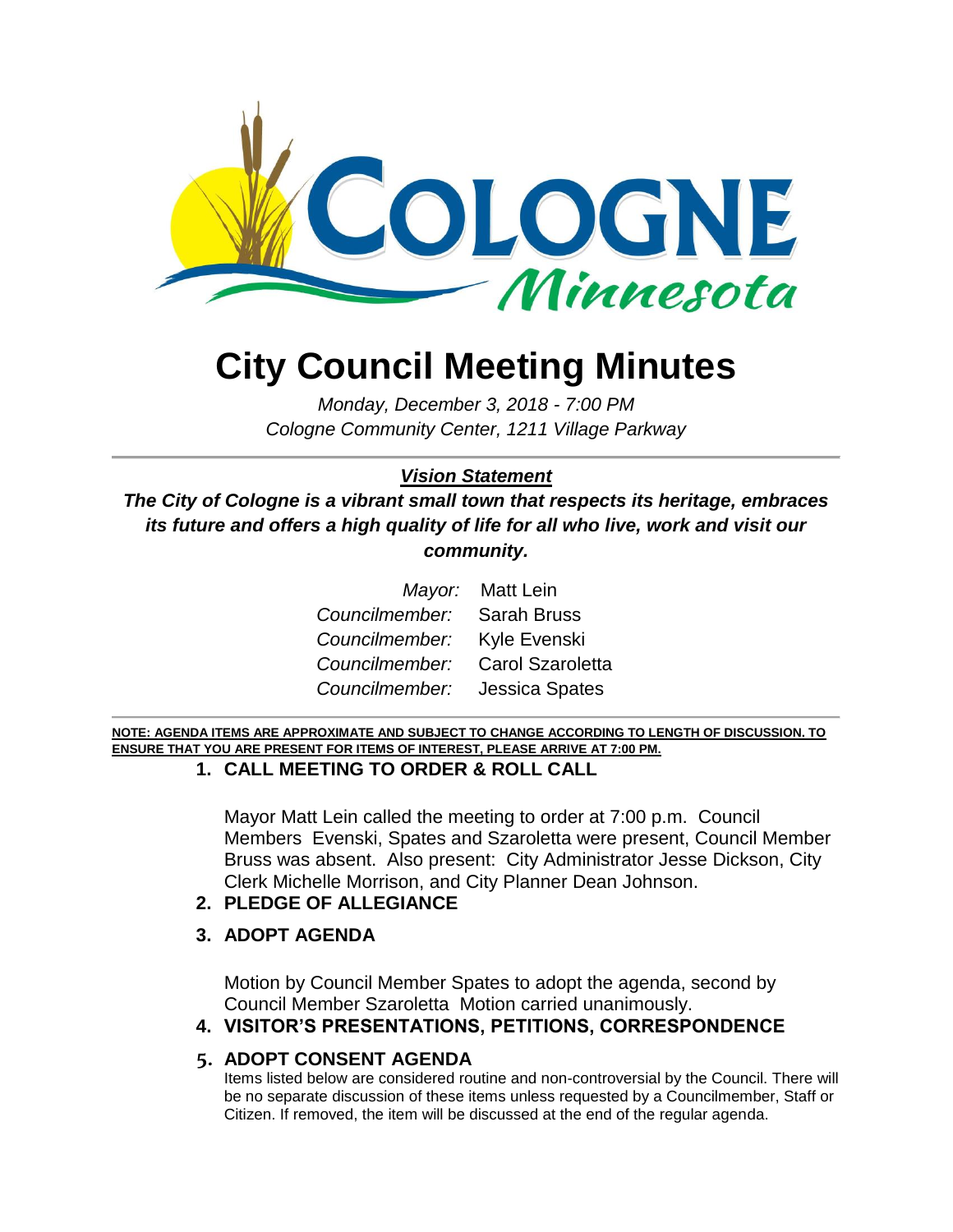- **a. November 19, 2018 Minutes**
- **b. November 21, 2018 Payroll Summary**
- **c. December 3, 2018 Check Summary Register**
- **d. Lion's Club Liquor and Gambling Permits**

After answering Council Members questions, Council Member Evenski made a motion to adopt the consent agenda, second by Council Member Szaroletta. Motion carried unanimously.

## **6. COUNCIL BUSINESS**

## **a. PUBLIC HEARING: M/I Homes Easement Vacation Petition**

Motion by Council Member Evenski, second by Council Member Szaroletta to open the Public Hearing. John Rask reviewed the Vacation Petition and the Plat for Village at Cologne 17th addition. Motion by Council Member Evenski, second by Council Member Szaroletta to close the public hearing. Carried unanimously.

### **b. M/I Homes Easement Vacation Petition**

**i. Res No. 18-25 Vacating Easement**

Motion by Council Member Evenski to adopt Resolution No 18-25 approving the M/I Homes Easement Vacation Petition, second by Council Member Szaroletta. Motion carried unanimously.

### **c. Village at Cologne 17th Add**

- **i. Res No. 18-26 Approving Village 17th Add**
- **ii. Village at Cologne 17th Developer's Agreement**

Administrator Dickson informed the Council Members that the Planning Commission had reviewed the Cologne 17th Plat with the Builders at a public hearing during the Planning Commission's meeting at 6:00 today and that they approved the plat, it was the recommendation of the City's Attorney to delay acting on the Resolution and Agreement until all paperwork is completed. Motion by Council Member Spates to table these items until the next Council Meeting, second by Council Member Szaroletta. Motion carried unanimously.

### **d. Playhouse Declaratory Judgment**

### **i. Res No. 18-27 Declaratory Action- Playhouse St E**

Administrator Dickson updated the Council on the ongoing process to clear the public right of way for Playhouse Street East. Motion by Council Member Evenski to approve the resolution as presented and renumber it to 18-26 for sake of continuity. Second by Council Member Szaroletta. Motion carried unanimously.

## **e. 2019 LMC Liability Waiver**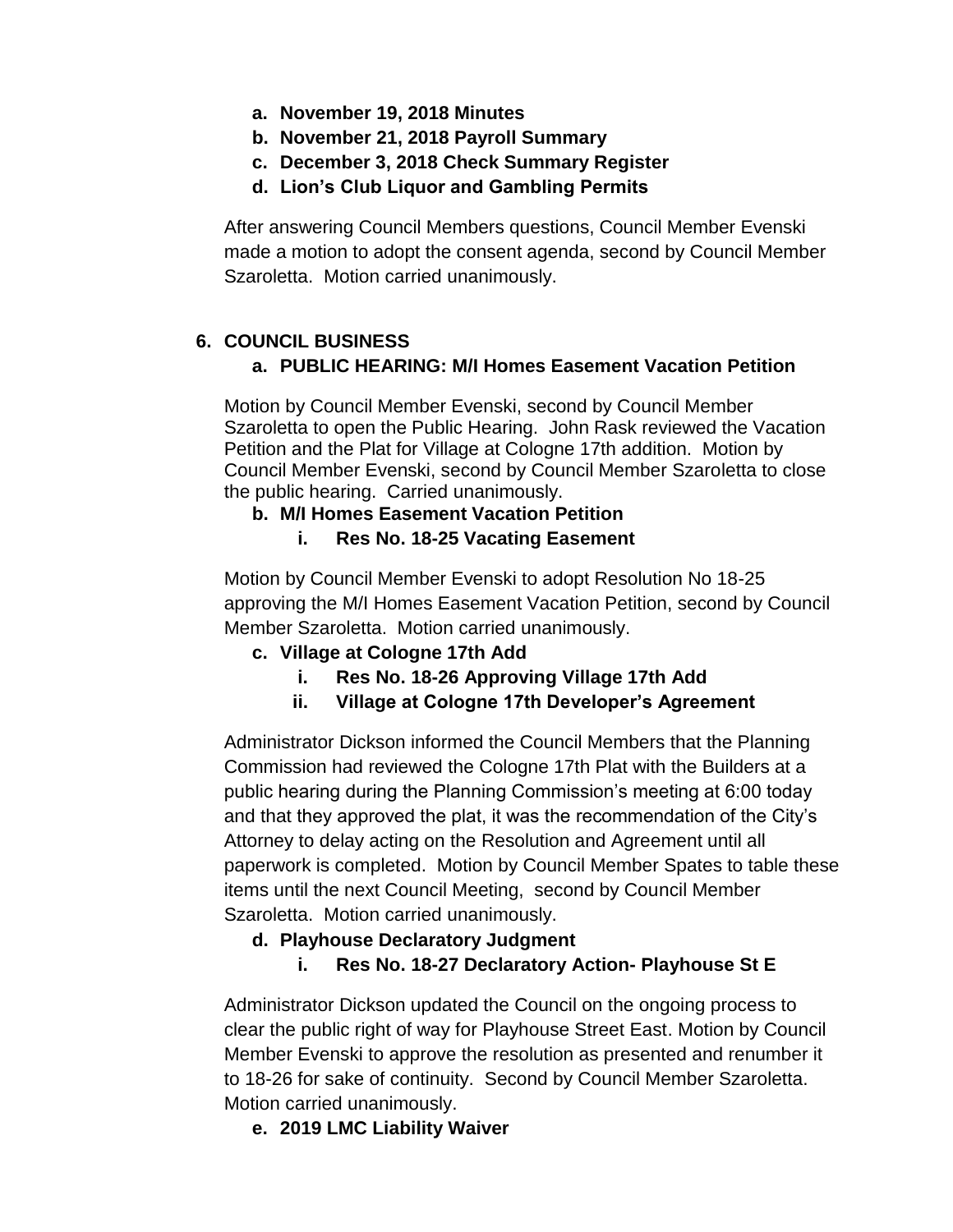Administrator Dickson noted this is an annual Waiver that the Council acts on stating our Liability Limits. Motion by Council Member Spates to approve the LMC Liability Waiver as presented. Second by Council Member Szaroletta. Motion carried unanimously.

## **f. Speed Signs**

Administrator Dickson updated the Council on Speed Sign options that he has explored since the last Council Meeting. After discussion, the consensus of the Council was to obtain firm pricing quotes to bring back to the Council to move forward with purchase of the signs.

# **g. City Clerk Probationary Period**

Administrator Dickson updated the Council that the City Clerks 90 day probation has been completed and his recommendation was to move her from Probationary Status with the step increase as agreed to at time of hiring. Motion by Council Member Spates to adopt the recommendation, retroactive to 90 days from start date. Second by Council Member Szaroletta. Motion carried unanimously.

# **7. BOARD REPORT**

# **a. 2019 Budget Update**

Administrator Dickson updated the board on budget planning for 2019. He is still looking at the 4.9% original levy presented in September with no increases in water or sewer rates for 2019.

## **8. ANNOUNCEMENTS**

- Mayor Lein asked council members to consider attending the 7 p.m. Dec 11 meeting at Cologne Fire & Rescue Station - where Carver CCWMO will be presenting what has been done to date and what is being planned for Lake Benton.
- After discussion, Council Member Spates made a motion to close the City Offices for the holiday on Monday December 31. Second by Council Member Evenski. Motion carried unanimously.
- Lions Christmas in the Park is 4:00 on Saturday, December 8.
- Dean Johnson updated the Council on the 2040 Comp plan. The Council had already approved the draft plan and distributed the plan for comment. The 6 month comment period ended Dec 1, it is now time to submit the Formal 2040 Comp Plan to the Met Council.

# **9. ITEMS REMOVED FROM THE CONSENT AGENDA**

## **10. ADJOURN**

Motion by Council Member Szaroletta, second by Council Member Spates

to adjourn at 8:02 p.m. Motion carried unanimously.